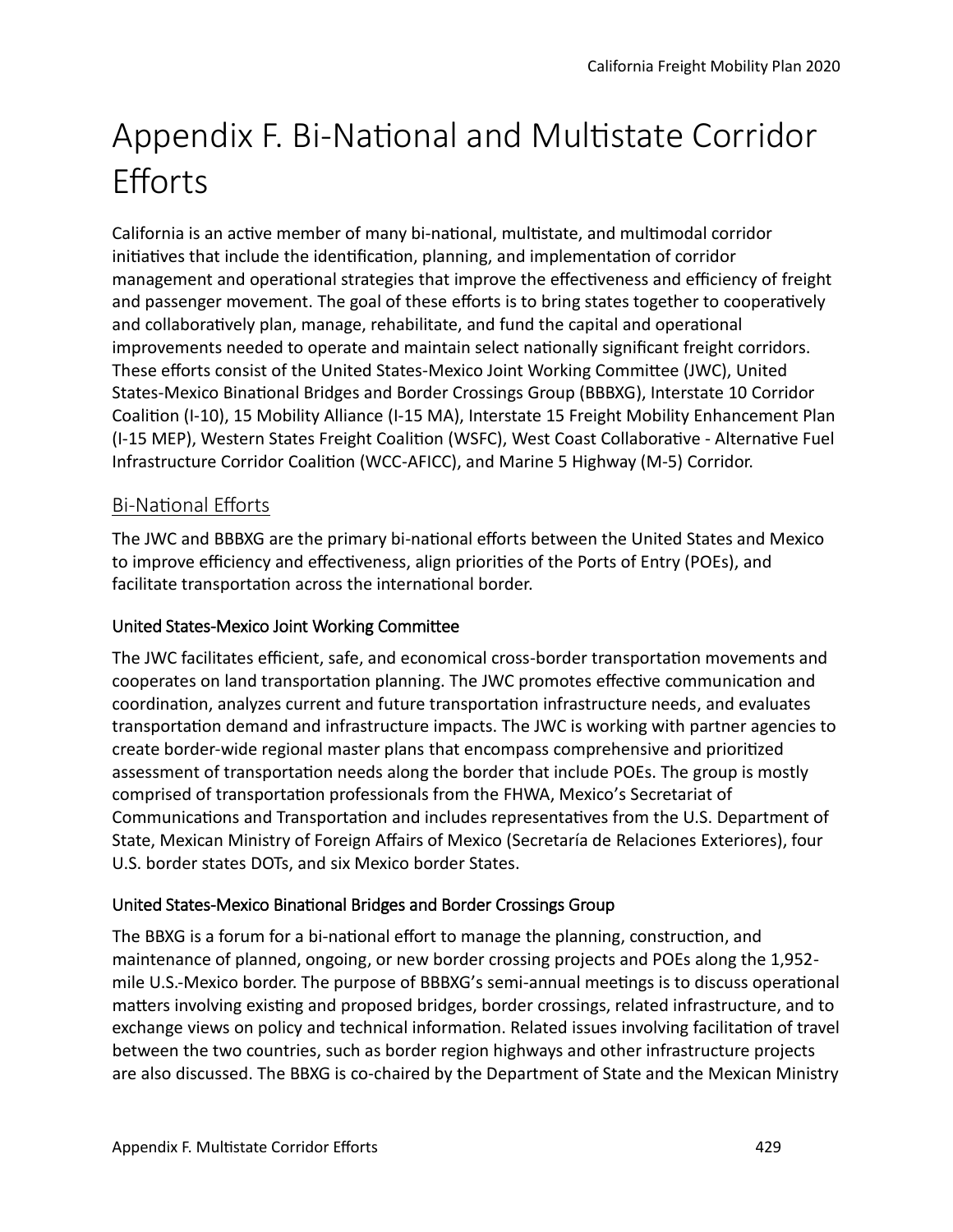of Foreign Afairs of Mexico and is atended by federal agencies with an interest in border crossings. The ten U.S. and Mexican border states are active participants in these meetings.

## Multistate Efforts

#### Interstate 10 Corridor Coaliton

The Interstate 10 Corridor Coalition connects people, businesses, and services across multiple states. Arizona, California, New Mexico and Texas formed the I-10 Corridor Coaliton in 2016. The goal being to work together using Intelligent Transportaton Systems (ITS) and communications to create safer and more efficient travel for goods and people along a corridor stretching from California through Texas and eventually coast to coast. This includes determining the best ways to create seamless commercial vehicle inspection and permitting operations across the four states and to find the most economical way to complete corridorlevel ITS projects.

The I-10 Corridor Coaliton is commited to mult-jurisdictonal coordinaton organized around a common vision and is facilitated through a cooperative support structure. The I-10 Corridor Coaliton's vision is to create one connected corridor throughout the four states. This corridor utilizes the transportation expertise of the states collectively to enable resource sharing, joint testing, and economies of scale, while applying best practice protocols to improve safety and efficiency, improve freight and passenger movement, expand and coordinate the use of technology along the corridor, and promote cooperative planning.

#### Interstate 15 Mobility Alliance

The I-15 Mobility Alliance was a multistate cooperative alliance between California, Nevada, Arizona, and Utah that was established in 2011 to develop a comprehensive multmodal plan to prioritze projects and policies of interregional signifcance, and to guide appropriate governance mechanisms for the on-going efficient and effective construction, operation, and maintenance of the I-15 Corridor. The effort resulted in the development of the 2012 Interstate 15 Corridor System Master Plan and the Interstate 15 Corridor System Master Plan 2017 update. The cooperative agreement between the states has expired and the Nevada Department of Transportation (NDOT) is in the process of renewing the alliance through a new cooperative agreement between California, Nevada, and Utah.

## Interstate 15 Freight Mobility Enhancement Plan

The I-15 Freight Mobility Enhancement Plan (MEP) is a multstate truck parking study led by Nevada DOT and funded through a federal Natonal Economic Partnerships for Innovatve Approaches to Multi-Jurisdictional Coordination grant. The purpose of the grant is to fund and implement innovative approaches to multi-jurisdictional coordination and regional planning (e.g., megaregion planning). The purpose of the study is to defne truck parking issues at a multistate level, focus on local and regional truck parking challenges, and to identify actions that partner agencies can implement at the regional level.

## Western States Freight Coaliton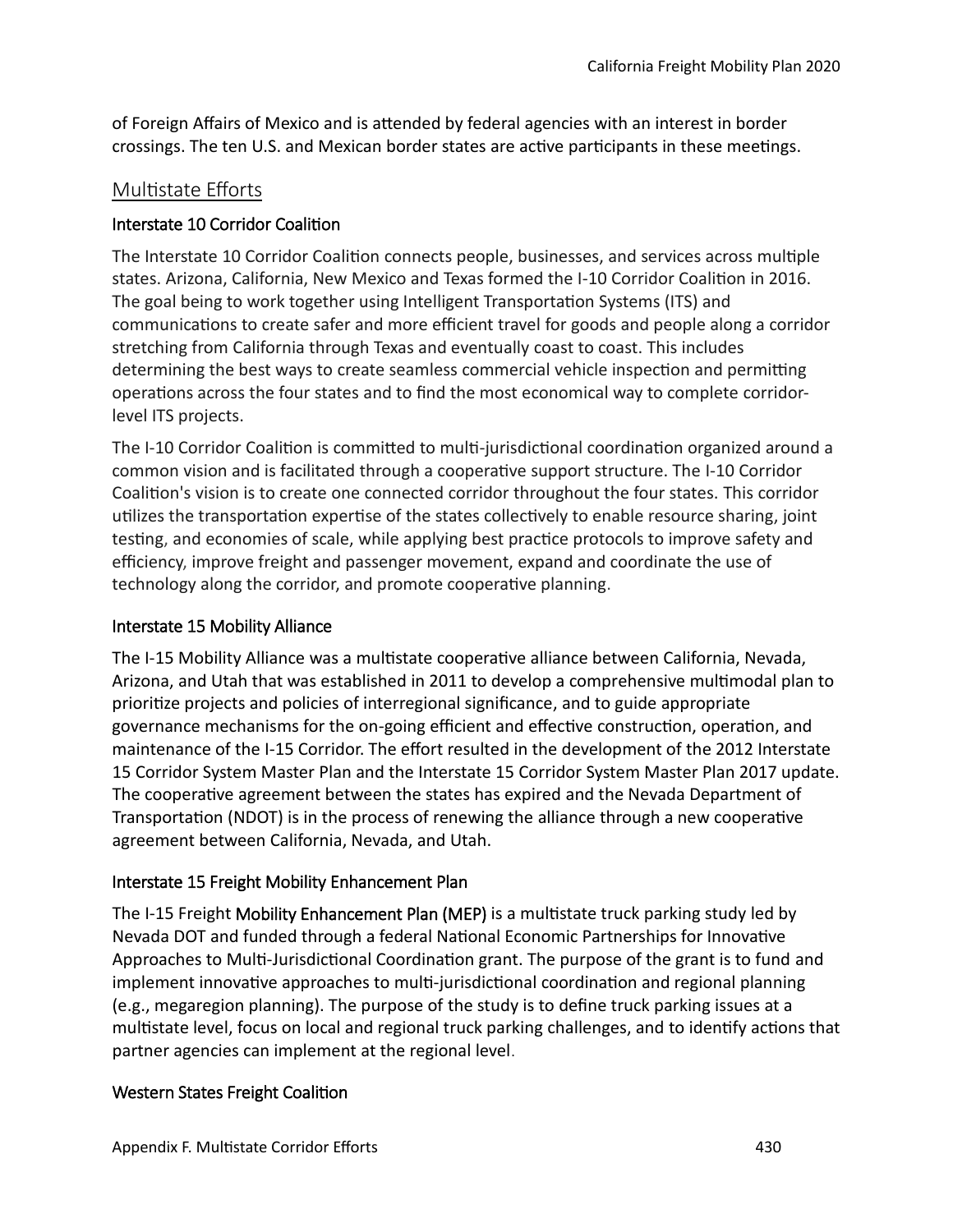The Western States Freight Coaliton (WSFC) is a voluntary partnership of state DOTs from California, Arizona, Colorado, Idaho, Oregon, Nevada, New Mexico, Washington, and Utah, which are committed to multi-jurisdictional coordination, organized around a common agenda, and facilitated through a cooperatve support structure. The WSFC mission is to facilitate, through multistate coordination, efficient, safe, sustainable, and forward-looking multimodal freight transport across the Western U.S. that fosters economic opportunites.

In the last year, the WSFC heavily focused on addressing truck parking issues and sharing information on how each state was addressing needs in its state. Recently, the Western Association of State Highway and Transportation Officials (WASHTO) voted to form a freight commitee. Given this recent development, it is likely that the WSFC will disband and join the new commitee with the other member states and Canadian provinces of WASHTO.

#### West Coast Collaborative- Alternative Fuel Infrastructure Corridor Coalition

Caltrans is an active partner in the West Coast Collaborative - Alternative Fuel Infrastructure Corridor Coaliton (WCC-AFICC), a partnership between California, Oregon, and Washington that seeks to accelerate the modernization of west coast transportation corridors by deploying alternative fuel infrastructure for medium and heavy-duty vehicles. The Coalition is in the process of fnalizing and implementng its Strategic Plan.

#### Marine Corridors

#### **Marine 5 Highway Corridor**

California has been exploring the use of marine highways consistent with the America's Marine Highway Program developed by the U.S. Department of Transportation's Maritime Administration (MARAD). This allows freight to be shipped between ports and harbors using navigable waterways in lieu of landside highway and rail facilites. Marine highways could potentally alleviate rail capacity and ultmately reduce the amount of truck trips on congested parallel highways furtherer reducing freight-related GHG emissions.

Marine 5 Highway Corridor (M-5) this the only multstate Marine Highway. MARAD is working with the western states of California, Oregon, and Washington to explore its development for the purpose of alleviating freight movements and congestion along I-5 from the California-Mexico border region in San Diego to the U.S.–Canada border north of Seatle, Washington. **Figure F.1**. shows proposed U.S. marine highway routes.

In 2014, the West Coast Corridor Coaliton sponsored the M-5 Corridor Study to determine the market and operatonal viability of marine highway services on the west coast. The study investigated if M-5 services were economically and operationally attractive to shippers and able to obtain sufficient cargo volumes in the marketplace. Operational, utilization, and cost parameters for six potental marine highway services were developed for the study.